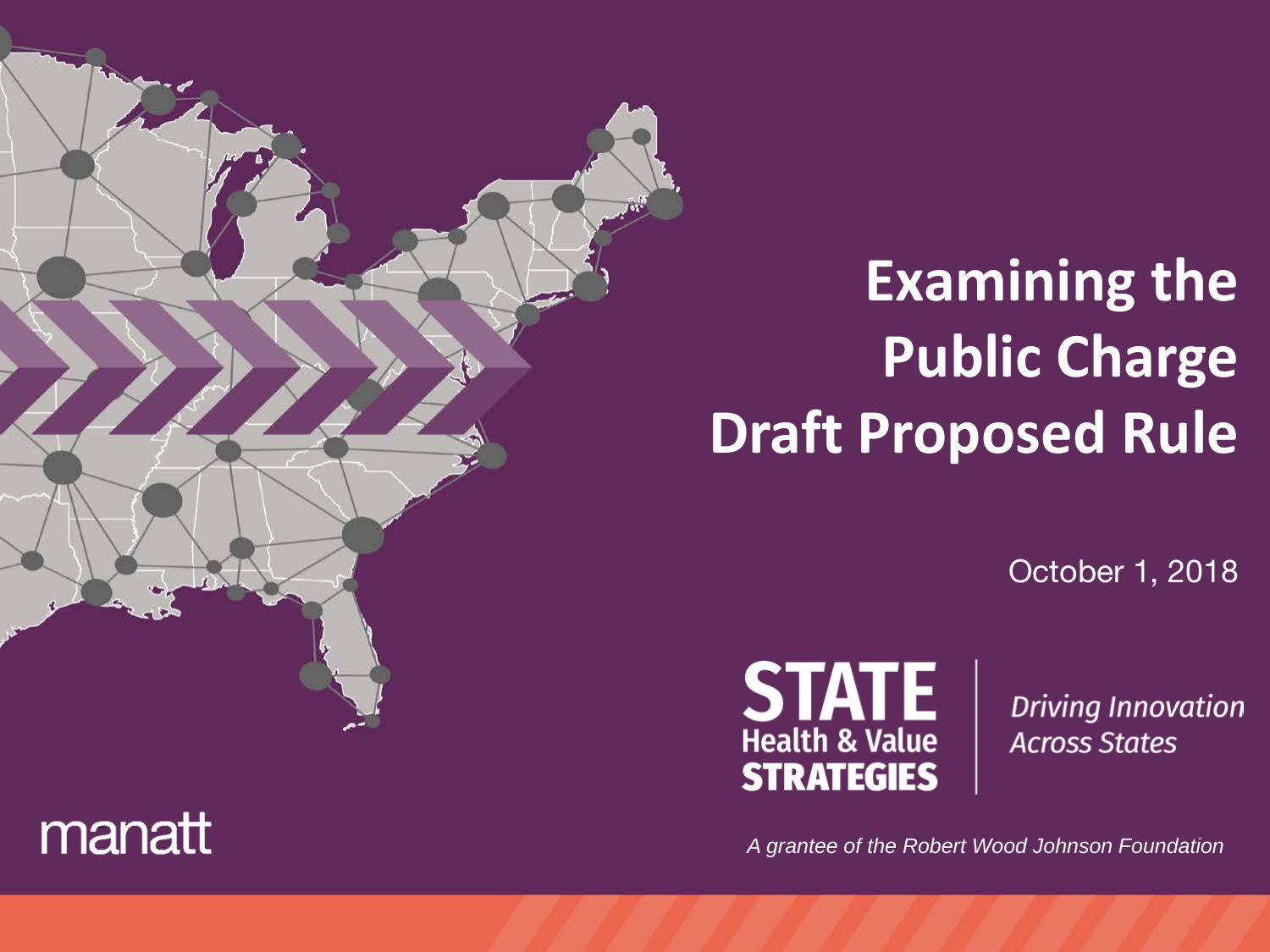## **About State Health Value Strategies**

State Health and Value Strategies (SHVS) assists states in their efforts to transform health and health care by providing targeted technical assistance to state officials and agencies. The program is a grantee of the Robert Wood Johnson Foundation, led by staff at Princeton University's Woodrow Wilson School of Public and International Affairs. The program connects states with experts and peers to undertake health care transformation initiatives. By engaging state officials, the program provides lessons learned, highlights successful strategies, and brings together states with experts in the field. Learn more at [www.shvs.org](http://www.shvs.org/).

Questions? Email Heather Howard at heatherh@Princeton.edu.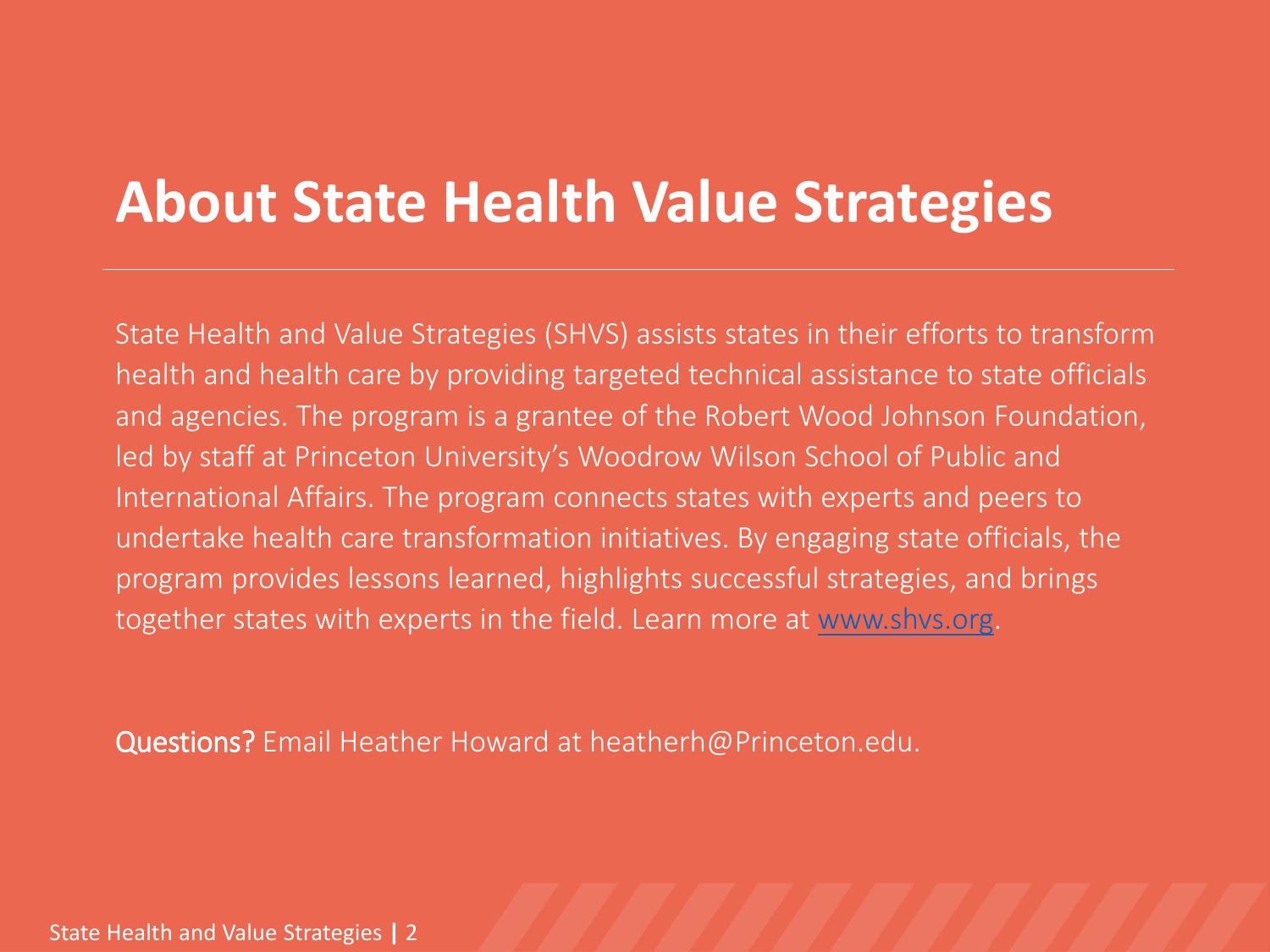## **About Manatt Health**

Deborah Bachrach, Patricia Boozang, Allison Orris, Alice Lam, and Gayle Mauser with Manatt Health prepared this presentation. Manatt Health integrates legal and consulting expertise to better serve the complex needs of clients across the healthcare system. Combining legal excellence, first-hand experience in shaping public policy, sophisticated strategy insight, and deep analytic capabilities, we provide uniquely valuable professional services to the full range of health industry players. Our diverse team of more than 160 attorneys and consultants from Manatt, Phelps & Phillips, LLP and its consulting subsidiary, Manatt Health Strategies, LLC, is passionate about helping our clients advance their business interests, fulfill their missions, and lead healthcare into the future. For more information, visit https://www.manatt.com/Health.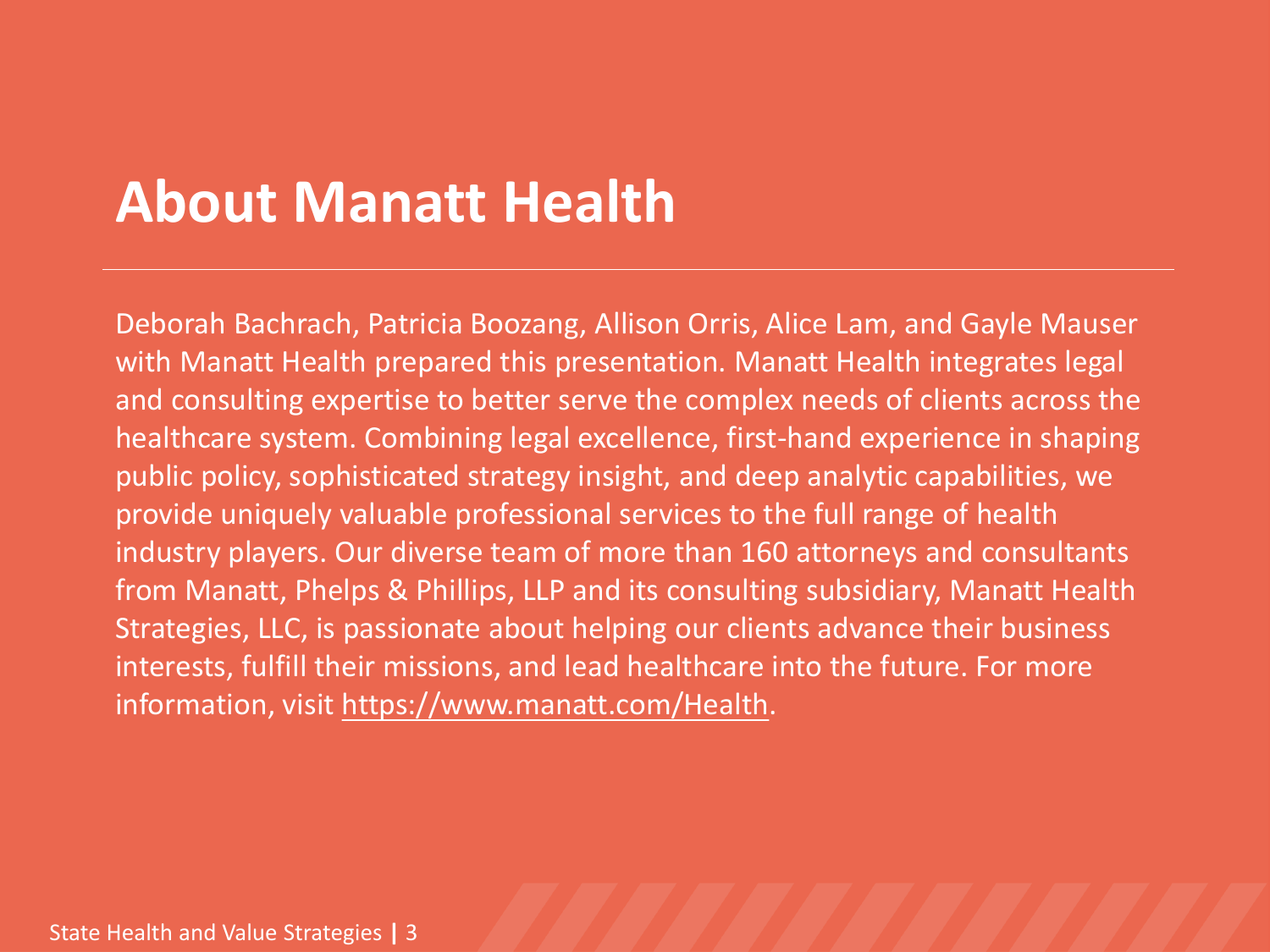

### **Context and Background**

**Overview of Key Issues**

**Potential Impacts**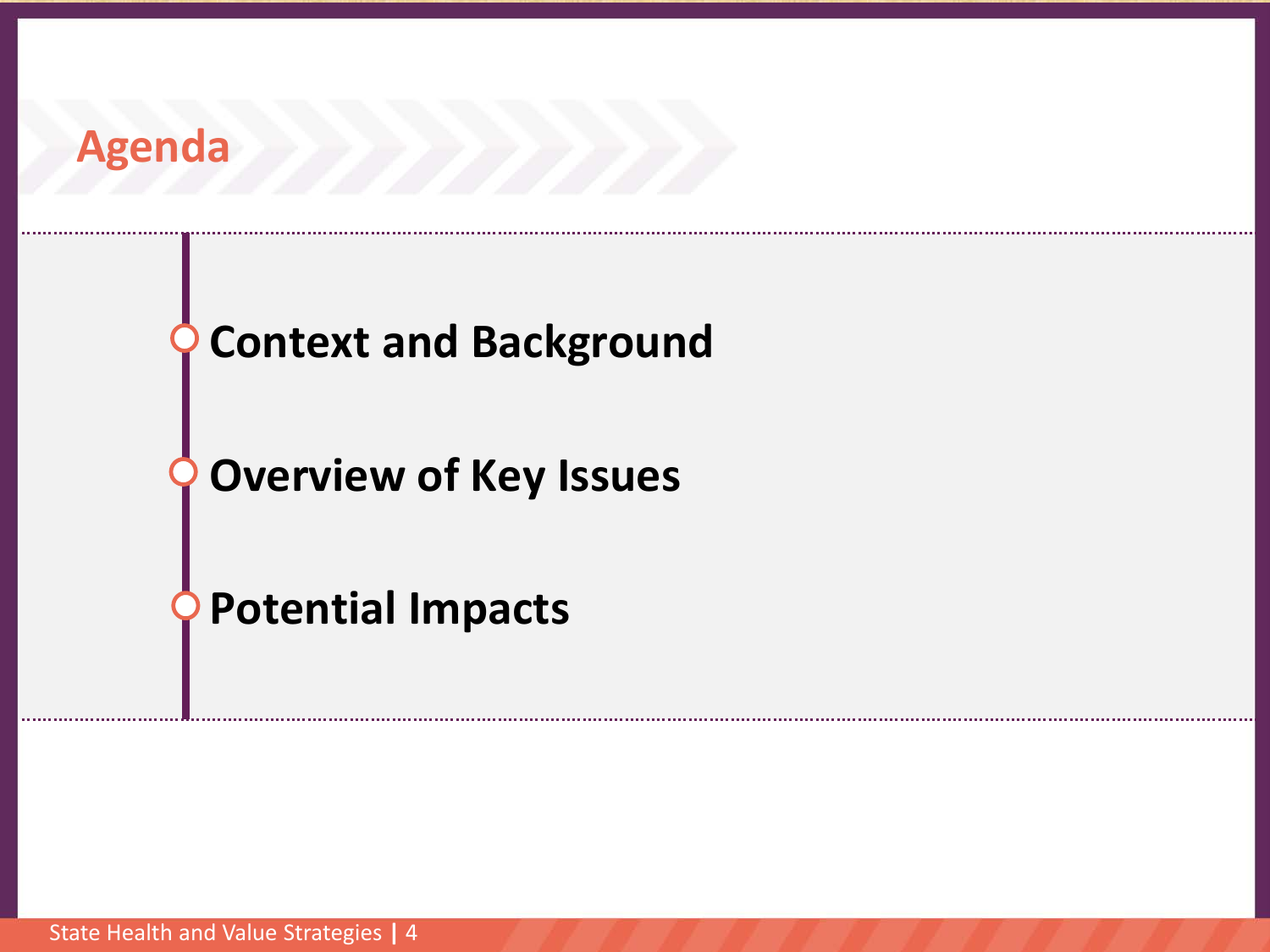## **Context and Background**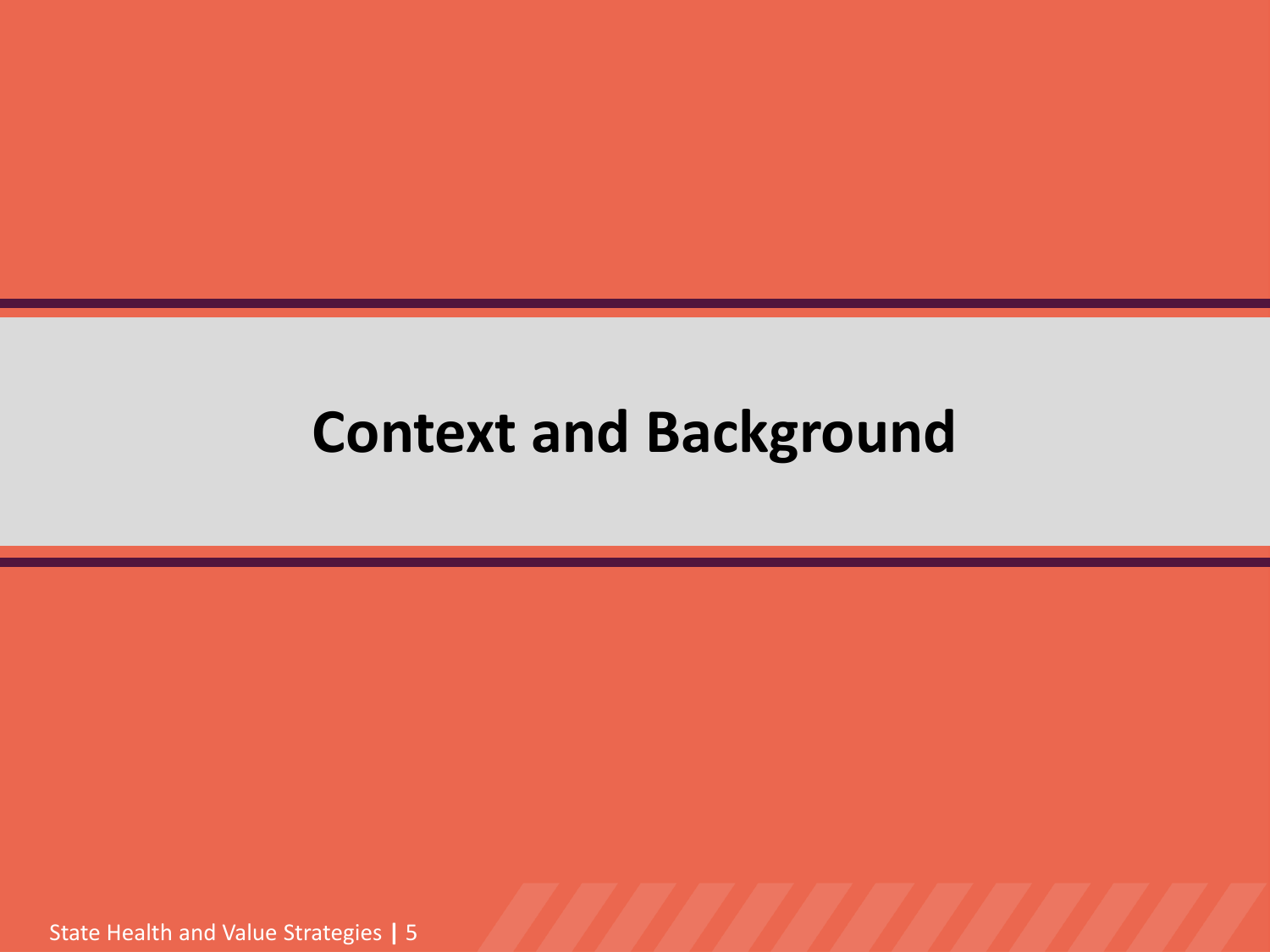### **Overview of Public Charge Draft Proposed Rule**

- On September 22, the Department of Homeland Security (DHS) released a draft proposed rule, *Inadmissibility on Public Charge Grounds*
- The rule proposes to change how DHS determines whether immigrants—when seeking admission to the U.S., an extension of their stay, or adjustment of status to become a lawful permanent resident—are "likely at any time to become a public charge" (i.e., dependent on the government for financial support)
- Being determined a "public charge" puts an individual's immigration status at risk
- The proposed rule departs from existing guidance by, among other things:
	- o Expanding the list of public benefits considered
	- $\circ$  Increasing the importance of income and benefit use in the public charge analysis
- If finalized, the proposed rule would broadly impact consumers, states, localities and providers

*Comments will be due within 60 days of Federal Register publication*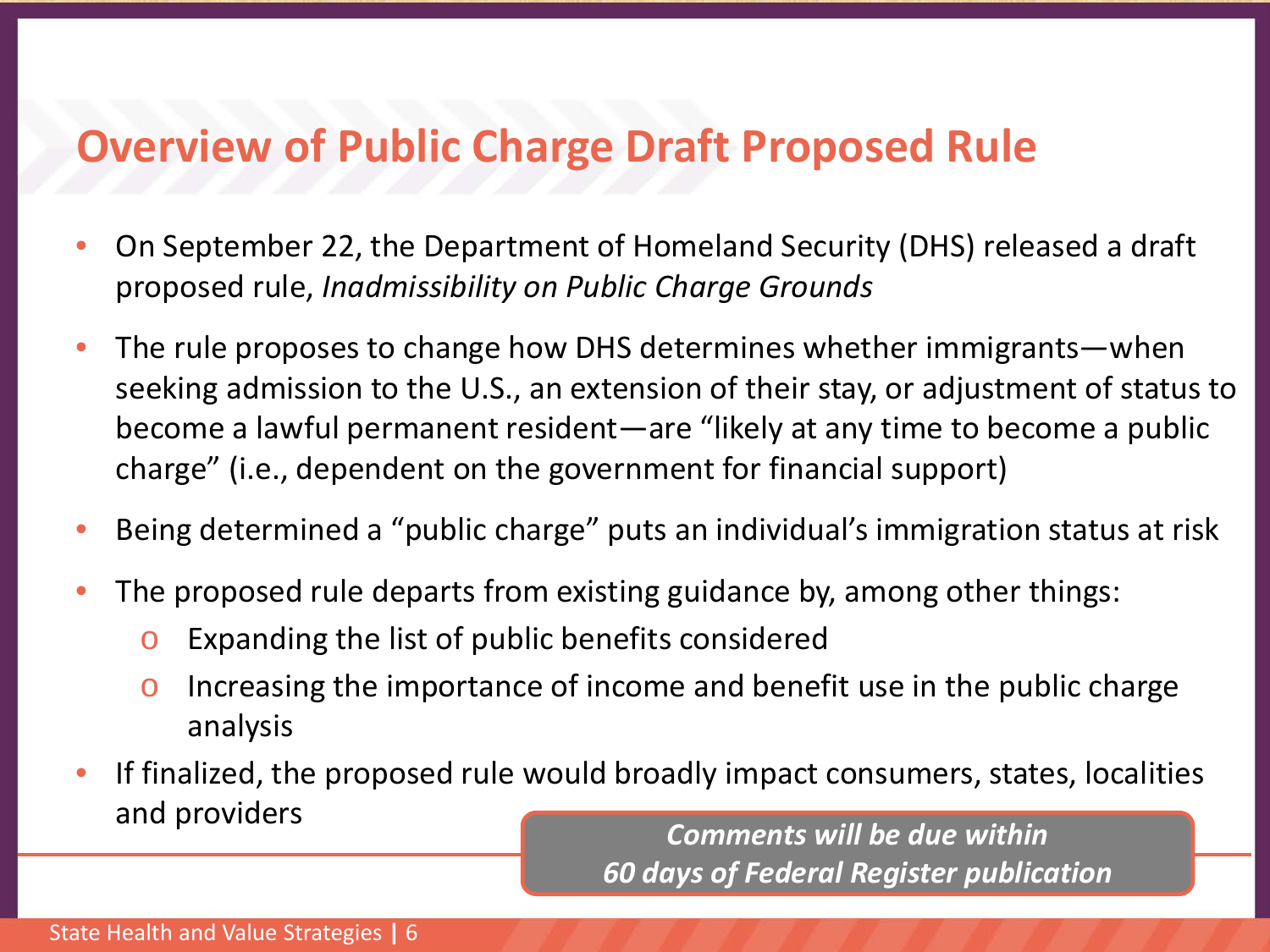## **Immigrant Eligibility for Medicaid, CHIP, Marketplace and Medicare Coverage**

**Medicaid, Children's Health Insurance Program (CHIP), Marketplace, and Medicare coverage are only available to lawfully present immigrants**

|                                    | Must meet additional immigration criteria, all Medicaid/CHIP program eligibility<br>rules, and, typically, wait 5 years to access coverage                      |
|------------------------------------|-----------------------------------------------------------------------------------------------------------------------------------------------------------------|
| <b>Medicaid and</b><br><b>CHIP</b> | States may $-$ and the majority of states have $-$ lifted the 5 year waiting period for<br>immigrant children and pregnant women                                |
|                                    | For undocumented immigrants, the federal government matches state costs for<br>emergency Medicaid services                                                      |
| <b>Marketplace</b>                 | No 5 year bar for accessing Marketplace coverage; immigrants ineligible for<br>Medicaid during 5 year waiting period may access subsidized Marketplace coverage |
|                                    | ACA requires that individuals are screened for Medicaid/CHIP eligibility before being<br>determined eligible for tax credits                                    |
| <b>Medicare</b>                    | Must meet additional immigration criteria, waiting period and other requirements<br>to be eligible for Medicare                                                 |

The proposed rule does not modify these standards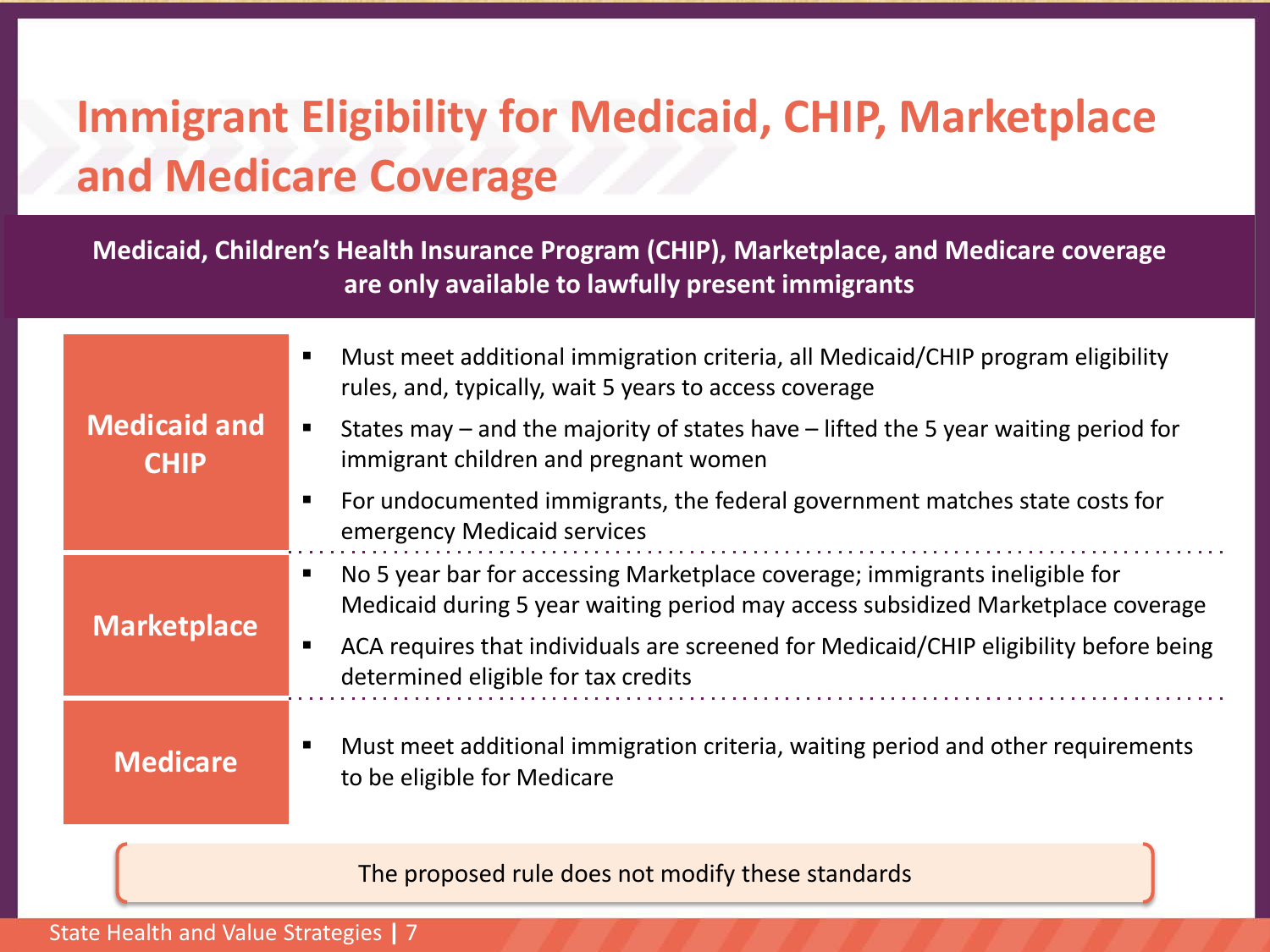### **Public Charge Today**

**Immigrants determined to be or "likely at any time to become" a public charge may be denied entry or, if they live in the U.S., barred from changing their temporary status to permanent residency**

**To make a public charge determination, the following statutorily-required factors are considered – and no single factor is determinative:**



Existing statute also includes an "affidavit of support" requirement for certain immigrants

**Sources**: Immigration and Nationality Act (INA) 8 U.S.C. § 1182; Field Guidance on Deportability and Inadmissibility on Public Charge Grounds ("Field Guidance"), 64 Fed. Reg. 28689 (May 26, 1999)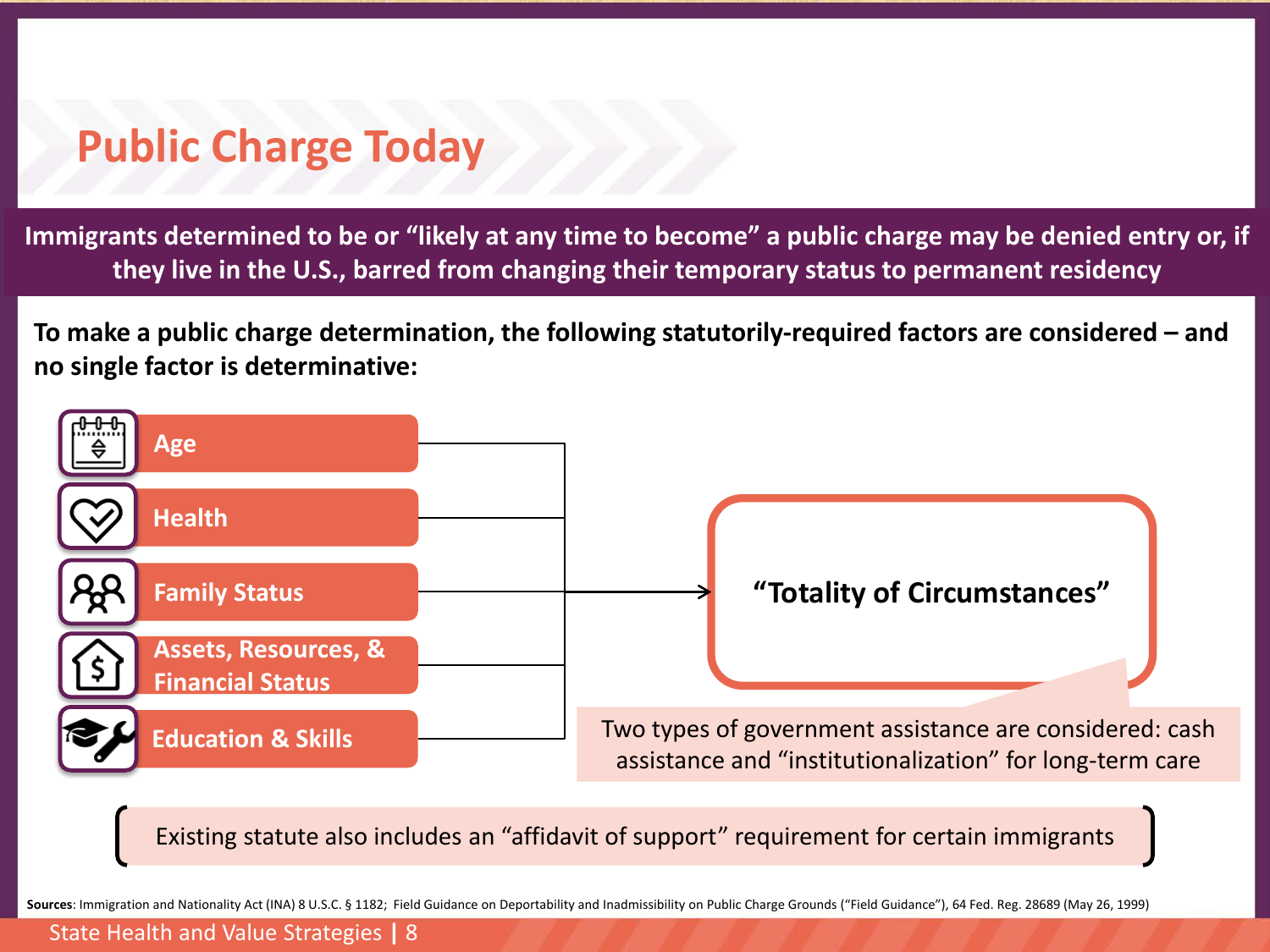### **Changing Regulatory Landscape**

**The proposed rule would supersede the 1999 guidance**

#### **Current: 1999 Field Guidance DHS Draft Proposed Rule**



*The DHS draft proposed rule would only apply to immigrants seeking admission, extension, or adjustment of status. Reports indicate that a yet-to-be-released Department of Justice rule will address deportability on the grounds of public charge*

**Sources**: Field Guidance on Deportability and Inadmissibility on Public Charge Grounds ("Field Guidance"), 64 Fed. Reg. 28689 (May 26, 1999);<br>Inadmissibility on Public Charge Grounds, DHS Docket No. USCIS-2010-0012. Avail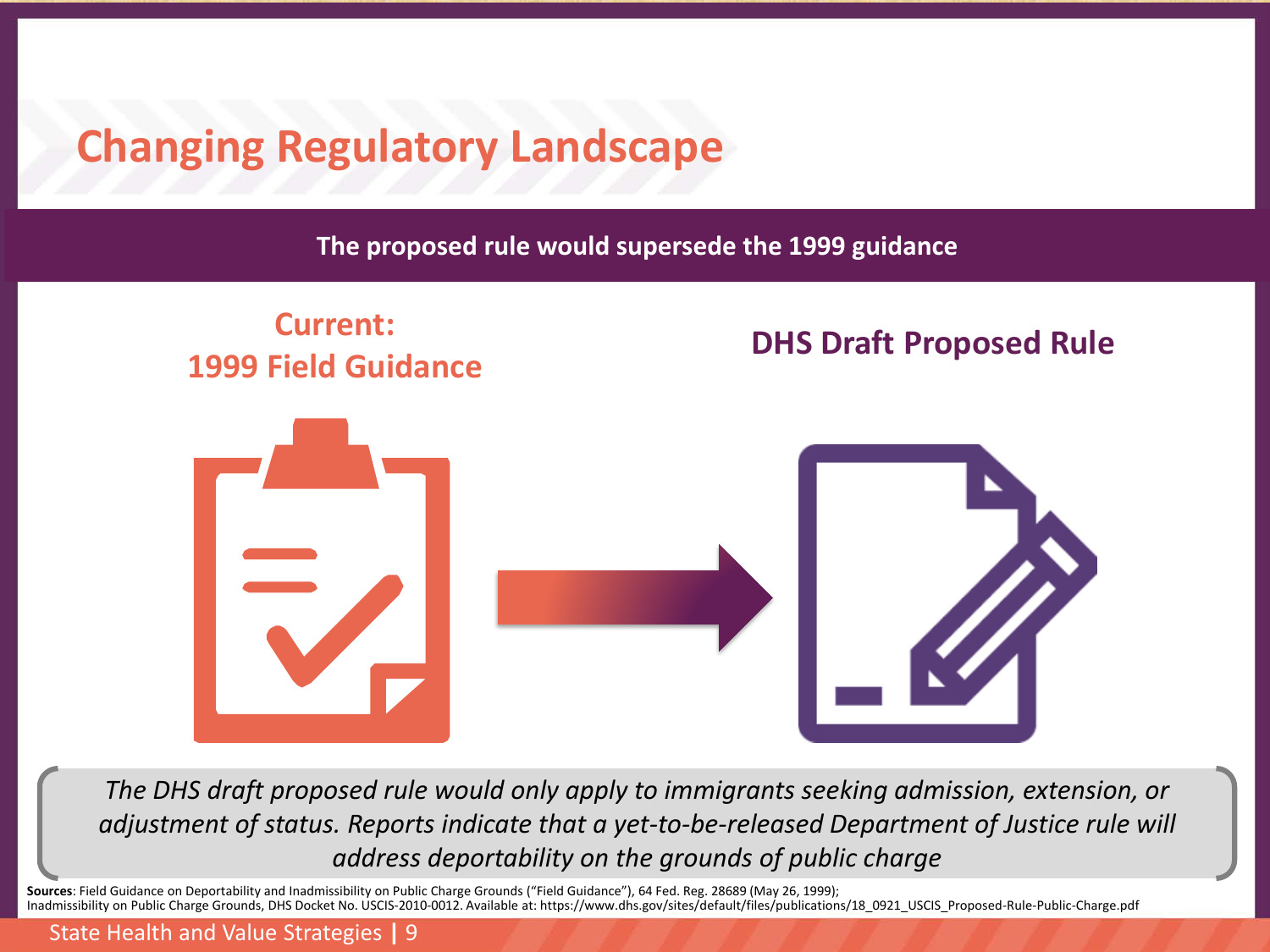## **Key Differences Between Current Guidance and Proposed Rule**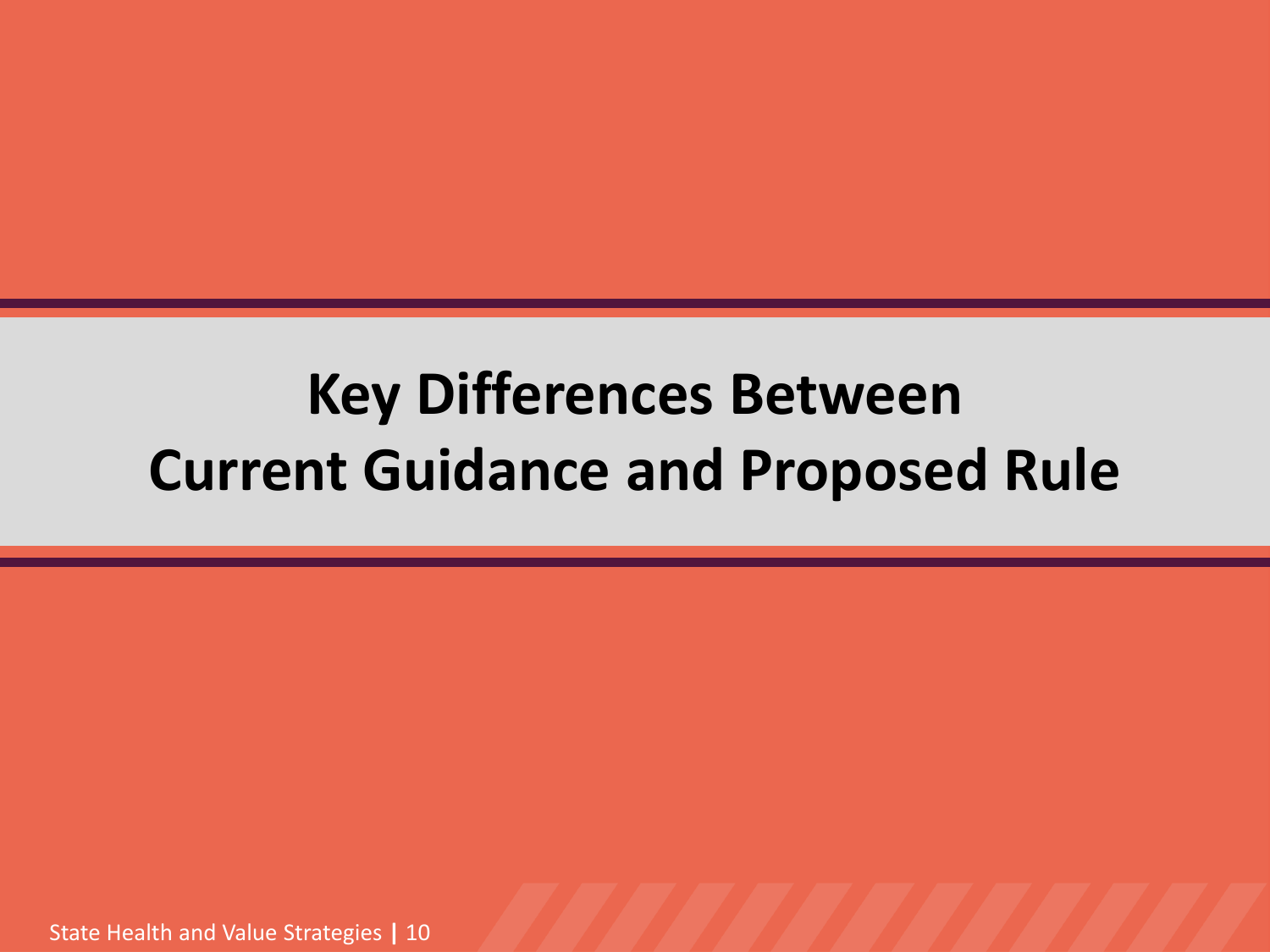### **Immigrants Subject to Public Charge**





- $\checkmark$  Individuals seeking to legally enter the U.S.
- $\checkmark$  Individuals legally in the U.S. and seeking to become a Lawful Permanent Resident (i.e., obtain a "green card")
- $\checkmark$  Individuals seeking to legally enter the U.S.
- $\checkmark$  Individuals legally in the U.S. and seeking to become a Lawful Permanent Resident (i.e., obtain a "green card")
- **Individuals seeking an extension of stay (e.g., extending a current visa)**
- **Individuals seeking to change visa types (e.g., from a student to employment visa)**

*Refugees, asylees, and certain Cuban, Haitian, Central American and various other categories of immigrants are statutorily exempt from public charge. DHS also proposes to allow victims of trafficking, witnesses or informants, and several other categories of immigrants to apply for waivers so that the public charge determination is not applied to them.*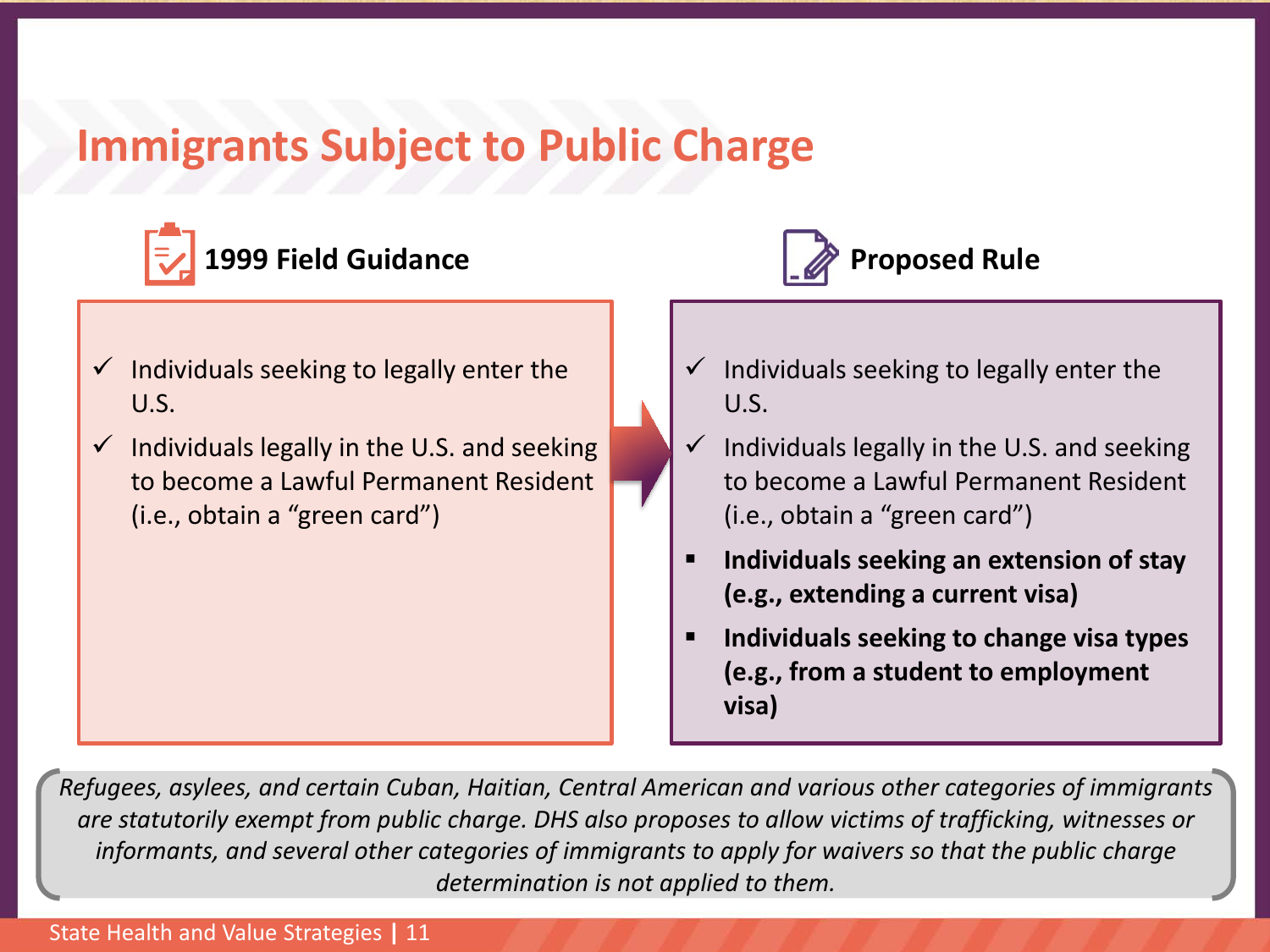### **Public Charge Definition**



- An individual may be considered to be (or likely to become) a public charge if he/she is "*primarily dependent*" on public benefits
- $\checkmark$  Use of benefits is one component of the "totality of circumstances" analysis used to make a public charge determination



- **An individual may be considered a public charge if he/she "receive[s]** *one or mor***e public benefits"**
- Use of benefits is one component of the "totality of circumstances" analysis used to make a public charge determination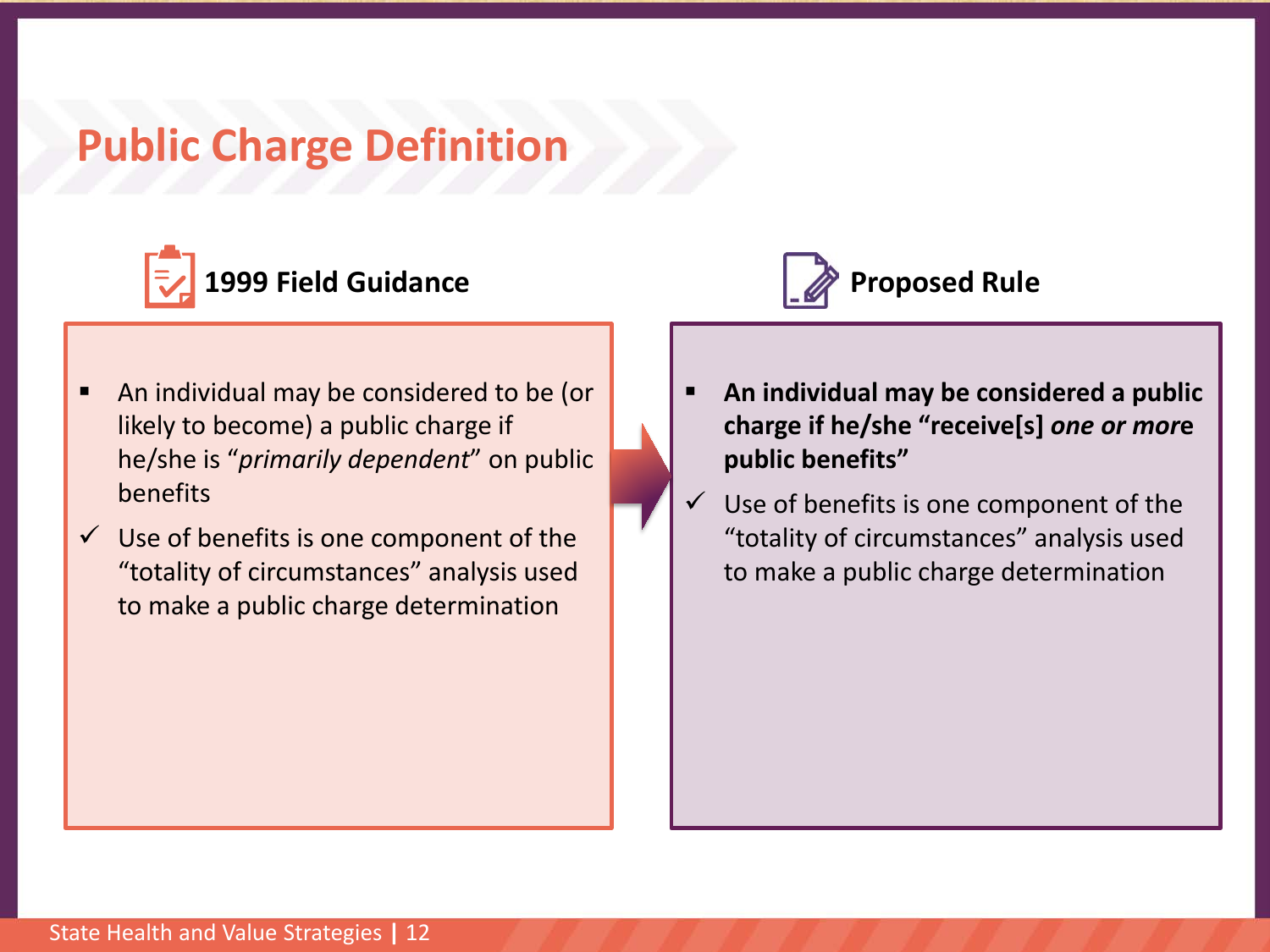### **Factors in Public Charge Determination**

#### **The proposed rule maintains the "totality of circumstances" framework and newly prescribes considerations under each of the factors**



#### **Factors: Examples of New Considerations:**

*Includes assessment of whether household size makes immigrant more/less likely to become a public charge*

*Includes assessment of use of certain public benefits and whether income* ≥*125% of poverty level*

*Certain immigrants who do not submit sufficient affidavits of support may be deemed likely to become a public charge on this basis alone*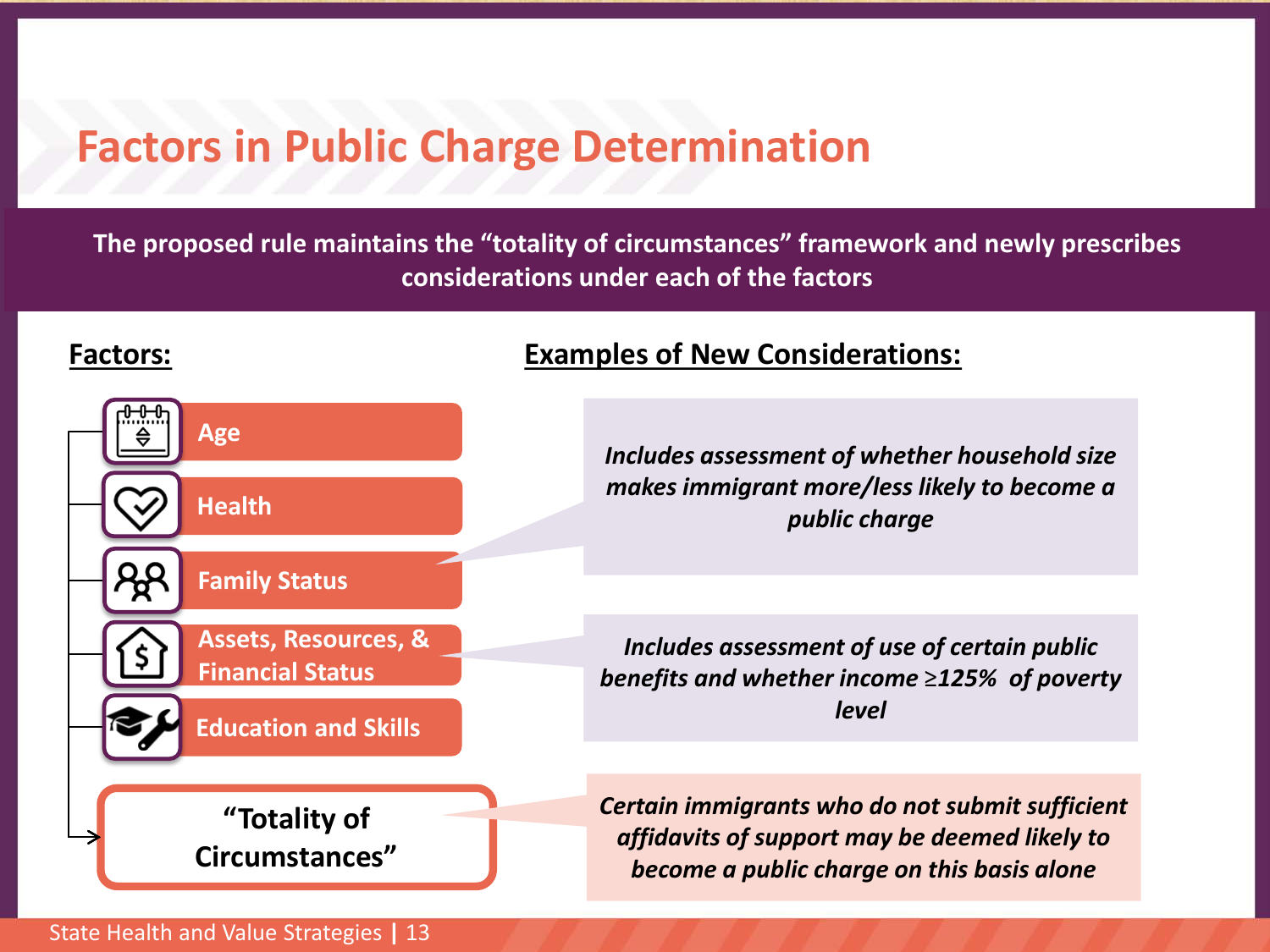### **Public Benefit Definition**

#### **The proposed rule would expand the list of public benefits considered in a public charge determination**

**The rule would establish standards by benefit category for the level of use that results in a countable benefit:**



**"Monetizable"** benefits, tied to monetary thresholds



**"Non-Monetizable"** benefits, tied to durational thresholds

| <b>Benefit Programs</b>                                                                                            | Existing $(\sqrt{})$ and<br><b>Additional Proposed (+) Benefits</b> | <b>Benefit Type</b> |
|--------------------------------------------------------------------------------------------------------------------|---------------------------------------------------------------------|---------------------|
| <b>Supplemental Security Income (SSI)</b>                                                                          |                                                                     |                     |
| <b>Temporary Assistance for Needy Families (TANF)</b>                                                              |                                                                     |                     |
| Federal, state, or local cash benefit programs                                                                     |                                                                     |                     |
| Institutionalization for long-term care                                                                            |                                                                     |                     |
| Non-emergency Medicaid (exclusions listed on next slide)                                                           |                                                                     |                     |
| <b>Medicare Part D Low Income Subsidy (LIS)</b>                                                                    |                                                                     |                     |
| <b>Supplemental Nutrition Assistance Program (SNAP)</b>                                                            |                                                                     |                     |
| Housing Assistance under the Housing Choice Voucher Program or<br><b>Section 8 Project-Based Rental Assistance</b> |                                                                     |                     |
| Subsidized Housing under the Housing Act of 1937                                                                   |                                                                     |                     |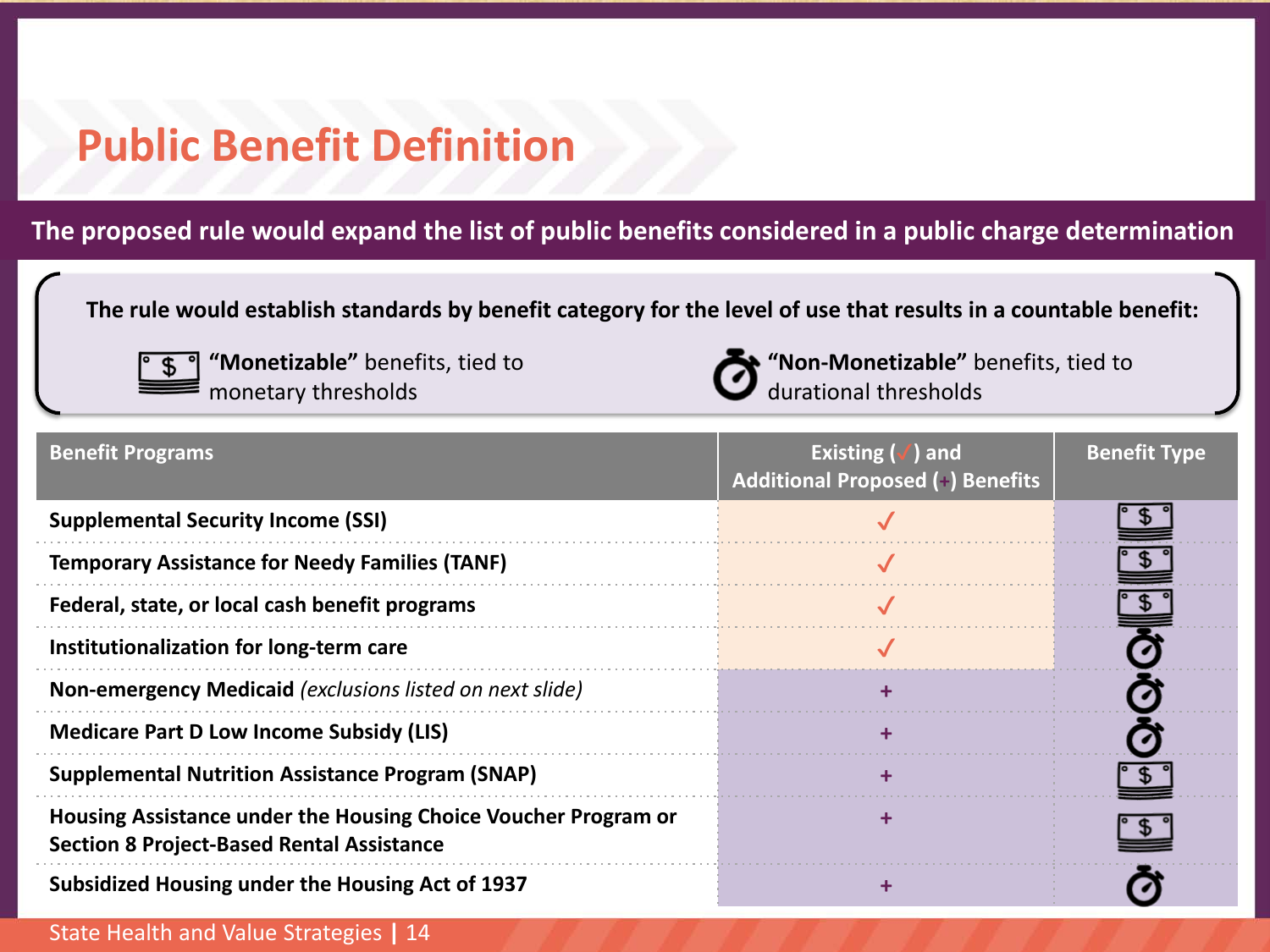### **Health Benefits Excluded**

#### Select Set of Medicaid Benefits

- Emergency Medicaid
- School-based Medicaid benefits
- Medicaid benefits under the Individuals with Disabilities Education Act (IDEA)
- Medicaid for certain children of U.S. citizens with citizenship pending

#### CHIP

• *Although not included in the proposed list of benefits, DHS is seeking comment about whether CHIP should be included*

#### Marketplace Subsidies

*The proposed rule indicates that DHS will not consider benefit use by an immigrant's dependents when determining whether the immigrant is likely to become a public charge; benefit use by members of the Armed Services also will not be considered.*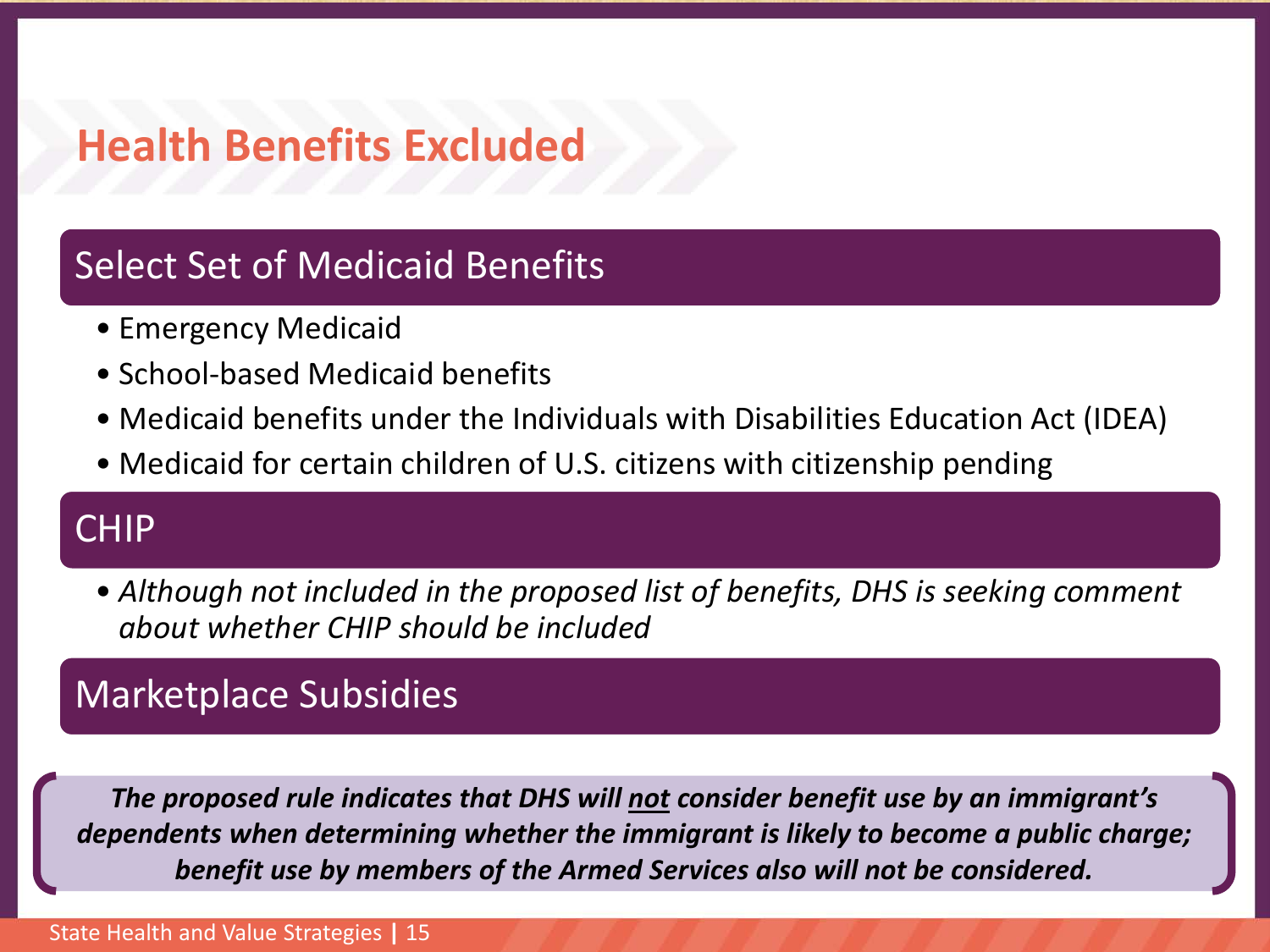### **Benefit Thresholds Illustrative Examples**

**Immigrants may very quickly reach the newly prescribed "monetizable" and "non-monetizable" benefit thresholds**

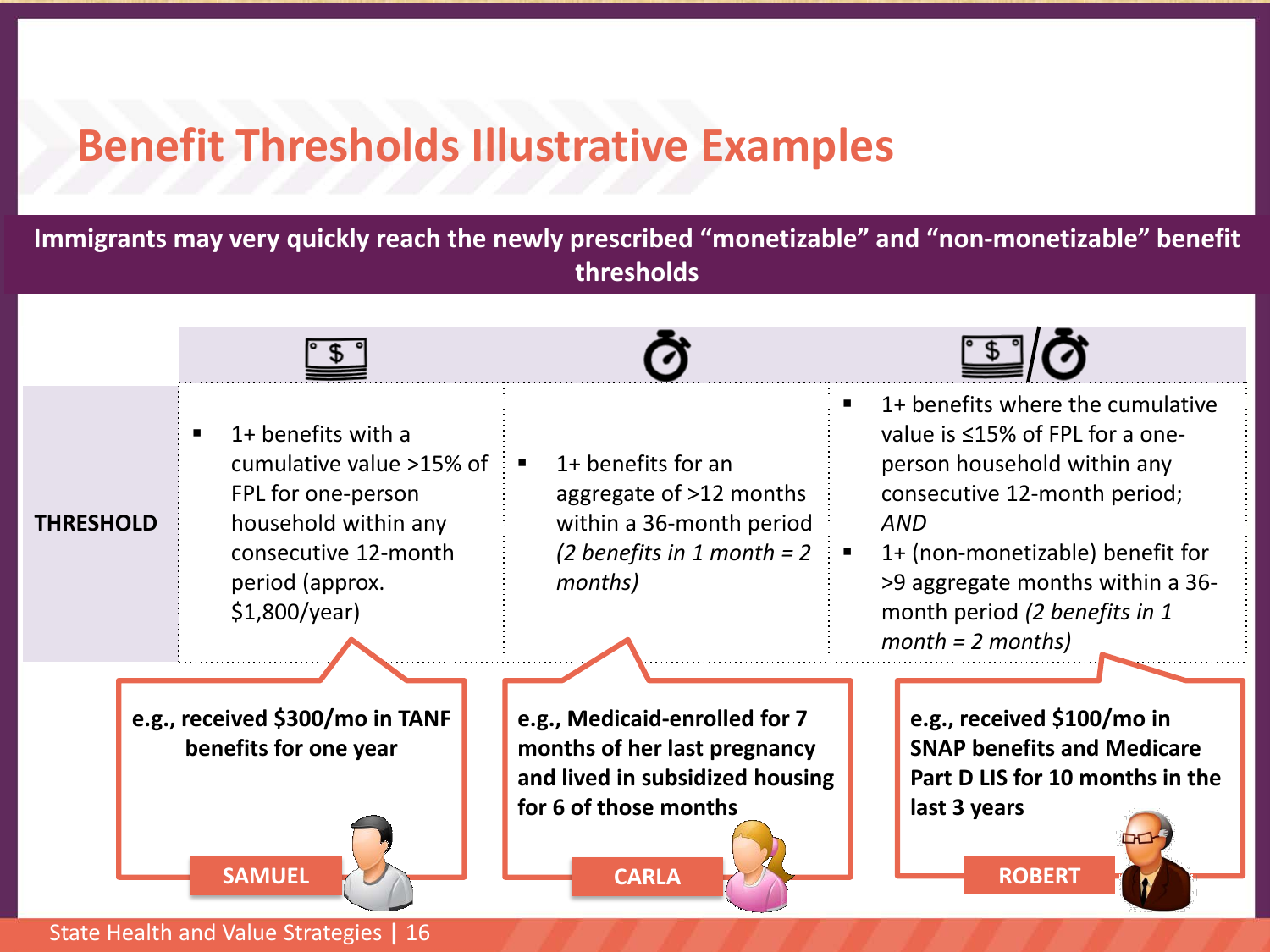## **Weighting Circumstances in Public Charge Determination**

**The proposed rule outlines which circumstances weigh heavily for – or against – an immigrant's determination as a public charge** 

#### **Heavily-weighted** *positive* **circumstances include:**

- + Having financial resources, assets, and support ≥250% of the federal poverty level (~\$63,000 for a family of four)
- + Being authorized to work and currently employed with an income ≥250% of the federal poverty level

#### **Heavily-weighted** *negative* **circumstances include:**

- Current receipt (or approval to receive) 1+ public benefits
- Receipt of 1+ benefits in the last 3 years
- Having a medical condition that is likely to require extensive medical treatment/institutionalization or interfere with work/school without insurance or financial resources
- Lack of employment (current, recent, or reasonable prospect)
- Having previously been found inadmissible/deportable based on public charge

**DHS emphasizes that heavilyweighted circumstances would still be considered in the "totality of circumstances"**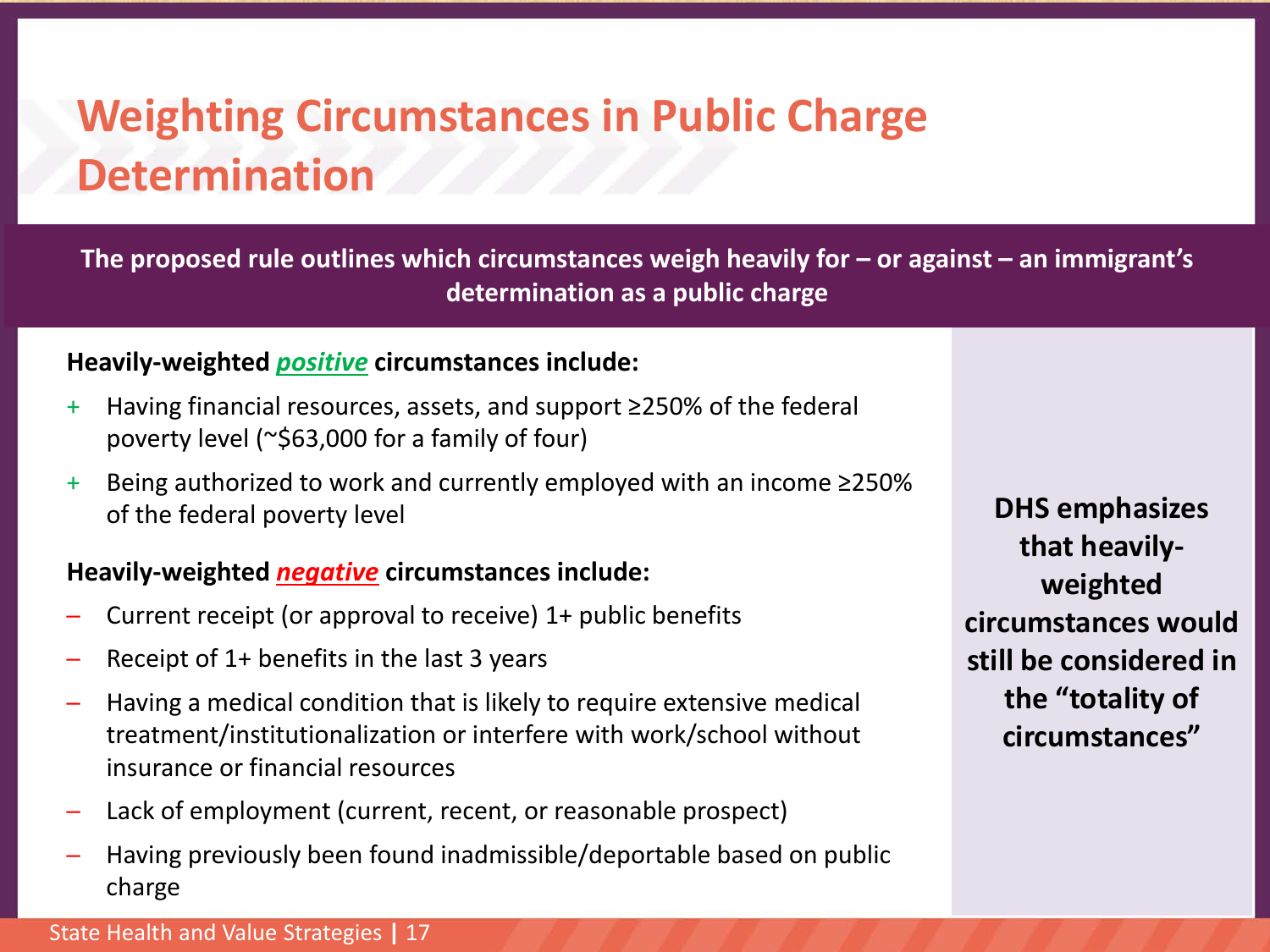### **Effective Dates and Benefit Assessment Periods**

**For illustrative purposes: assuming a final rule is published in November 2019, this example outlines how a prospective determination could include negative weighting of both current and past benefit use**



- May 2016: Jane is living and working in the U.S.
- March 2019 December 2019: Jane receives Medicaid benefits
- February 2020: Jane applies for a green card

**RESULT:** Jane's use of public benefits between February 2017 and January 2020 is assessed under the terms of the 1999 Field Guidance *(does not include Medicaid*) and from January 2020 to February 2020 as defined by the November 2019-finalized rule *(Jane used no public benefits during this period)*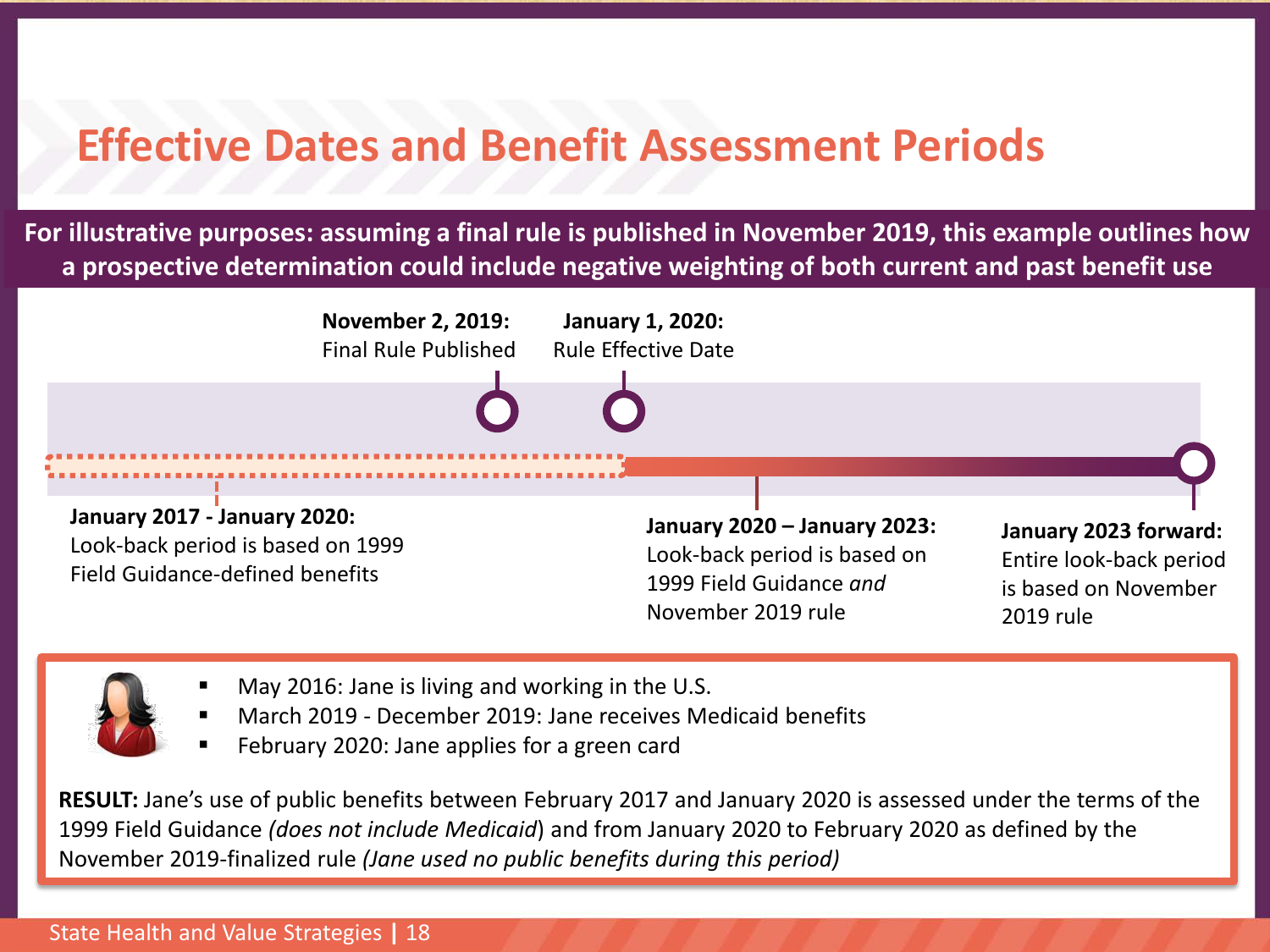## **Potential Impacts of Proposed Rule**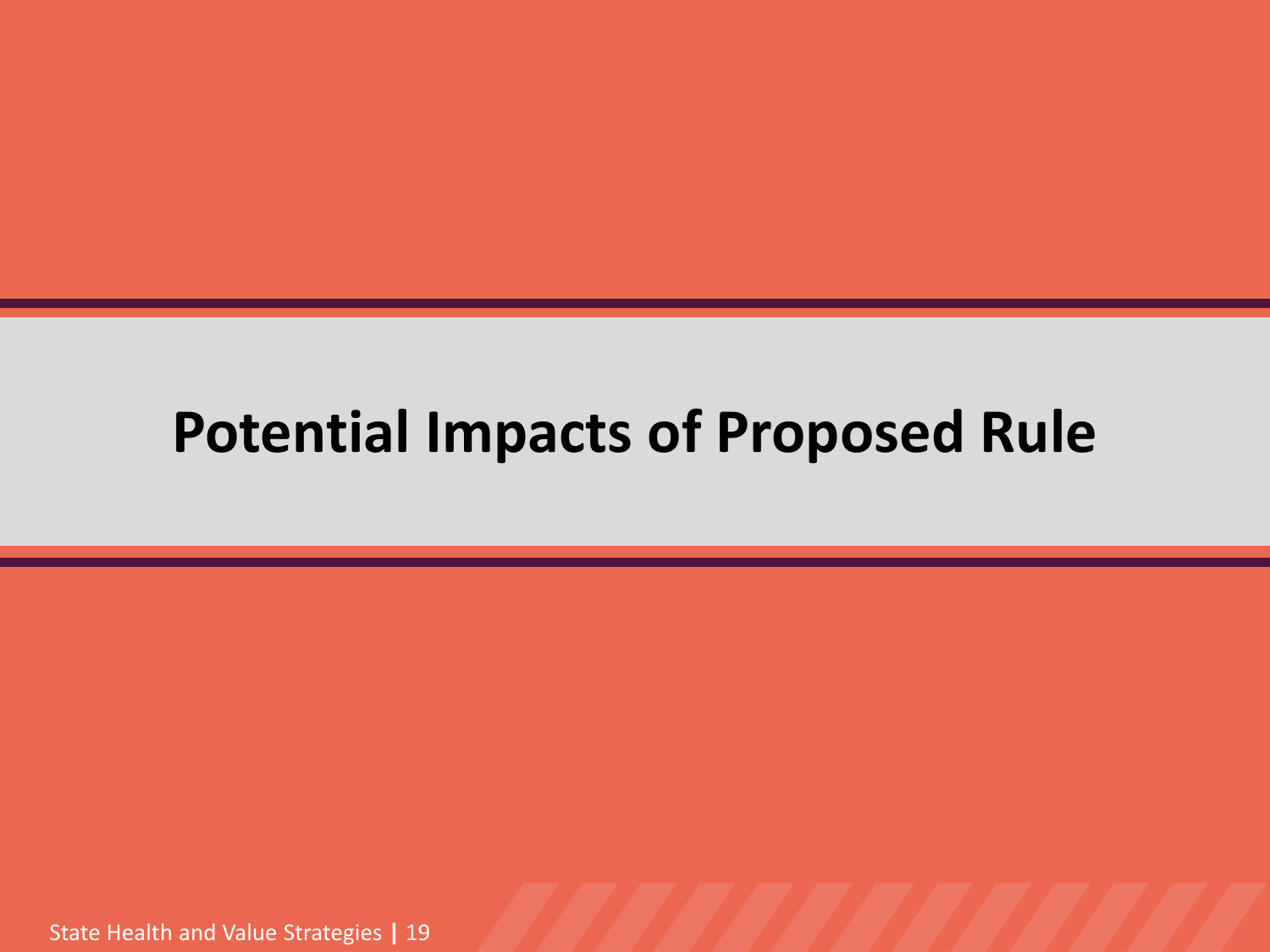## **The Proposed Rule Could Have a "Chilling Effect" on Legal Immigrants and Their Families**



#### **Consumers**

- The rule may **deter legal immigrants and their family members (including citizens) from using public benefits** they are eligible to receive due to:
	- o New definition of public benefits
	- o The complexity of the rule's structure
	- o Discretionary application of the rule
- DHS acknowledges that the proposed rule could **increase poverty, including among families with citizen children** – and that immigrants foregoing benefits could experience:
	- o Lost productivity
	- o Adverse health effects
	- o Medical expenses due to delayed health care
	- o Reduced productivity and educational attainment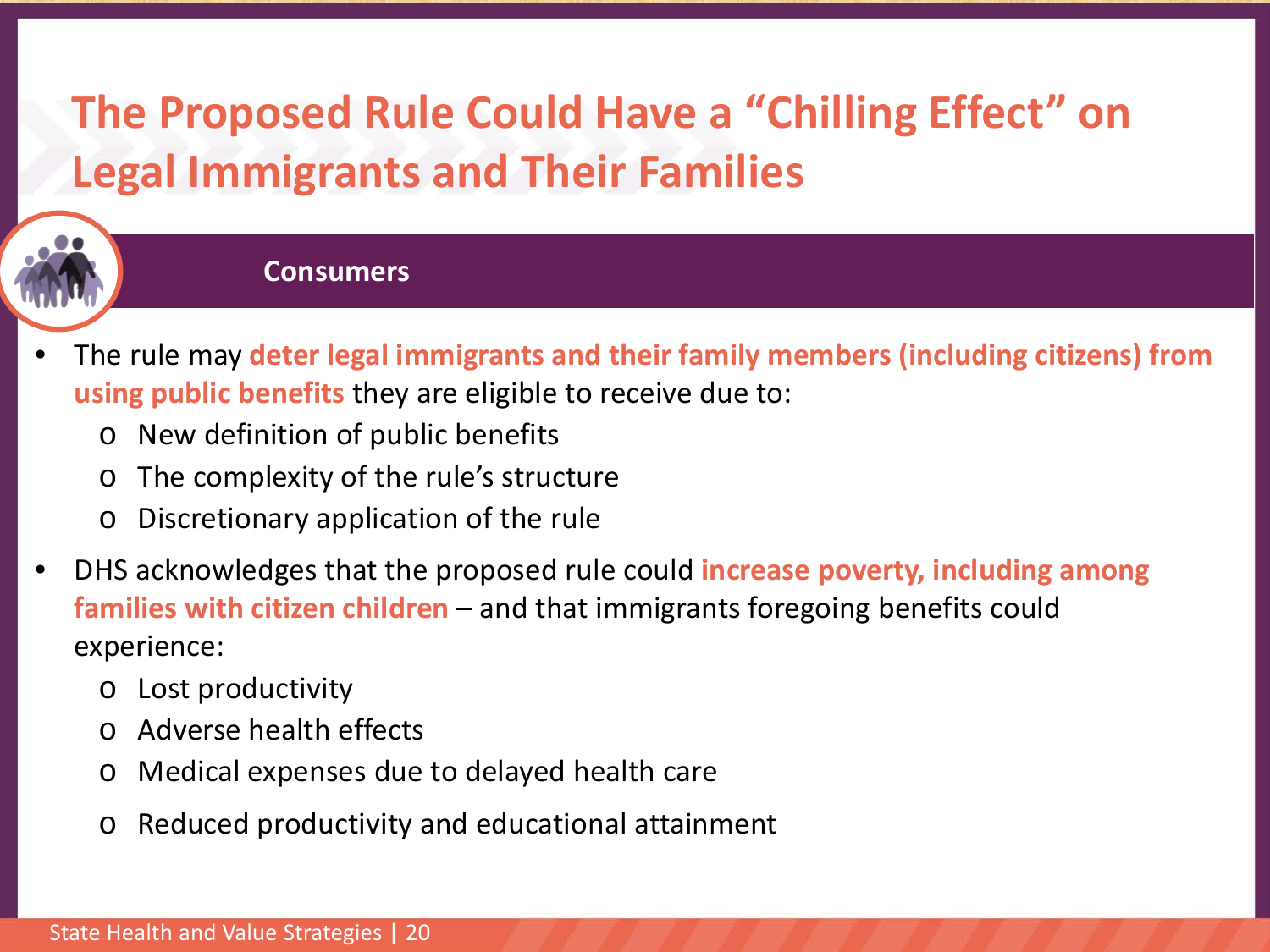### **States and Localities May Experience Increased Implementation and Social Services Costs**



#### **States / Localities**

- **Implementation costs**, including:
	- o Costs related to re-working their Medicaid, human services, and/or Marketplace IT eligibility and enrollment systems and processes
	- o Costs to update/develop systems to better track other benefit use and, potentially, share that information with DHS
- o **Uncompensated health care**
- o **Added costs for social services** as some families may increasingly rely on emergency food banks, shelters, and other safety net resources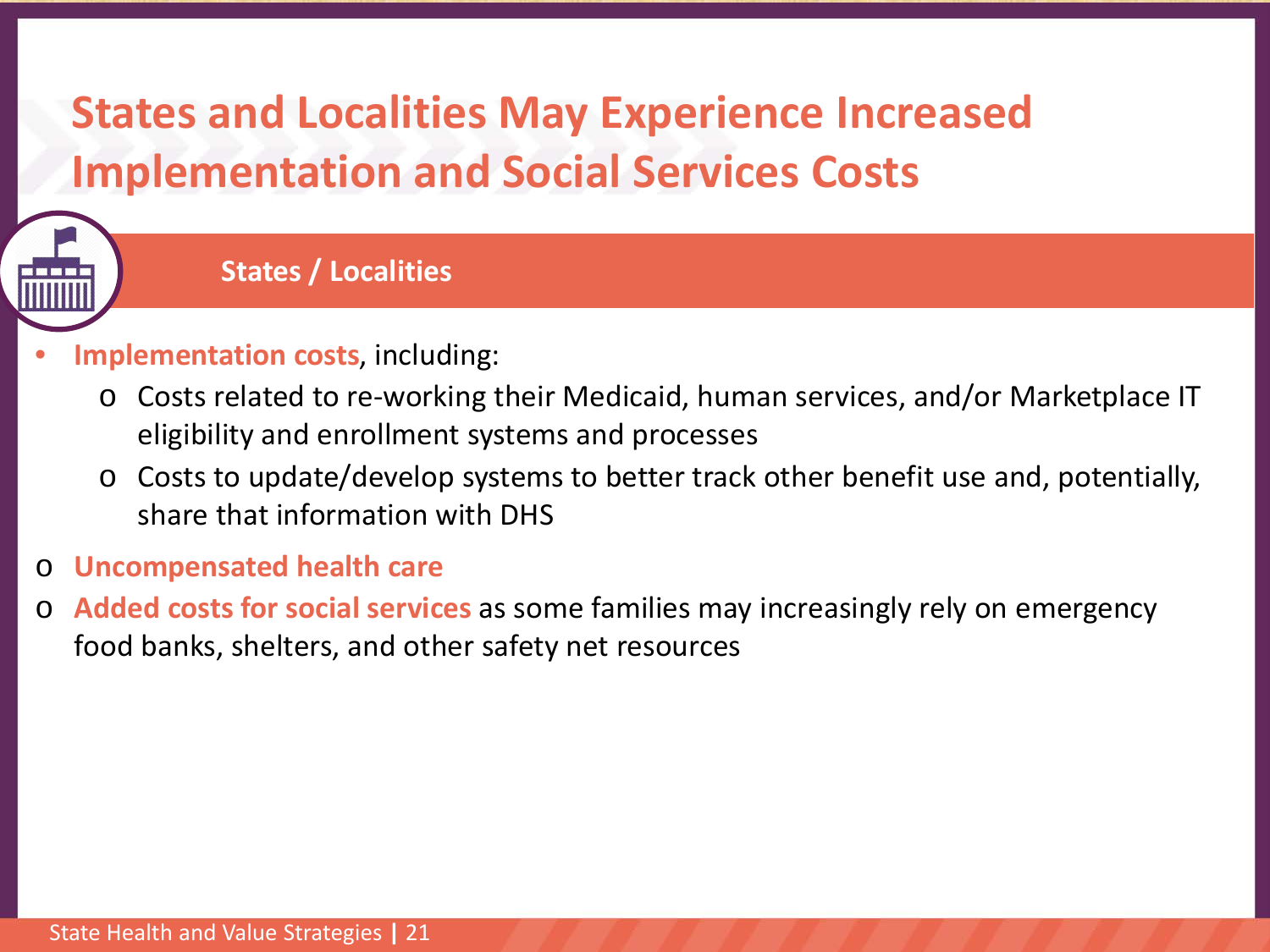### **Providers May See Uptick in Uncompensated Care**



#### **Providers**

- "Chilling effect" likely to result in **increased uncompensated care**
- Hospitals and community health centers likely to see **more uninsured patients**
- Immigrants and their families may forego preventive care or chronic care management, driving an **increase in costly emergency and acute care**
- Safety net providers including **hospitals and community health centers – may feel the greatest impact**
- DHS also notes that pharmacies that provide prescriptions to Medicare Part D LIS beneficiaries and **companies that manufacture medical supplies/pharmaceuticals could experience a drop in revenues**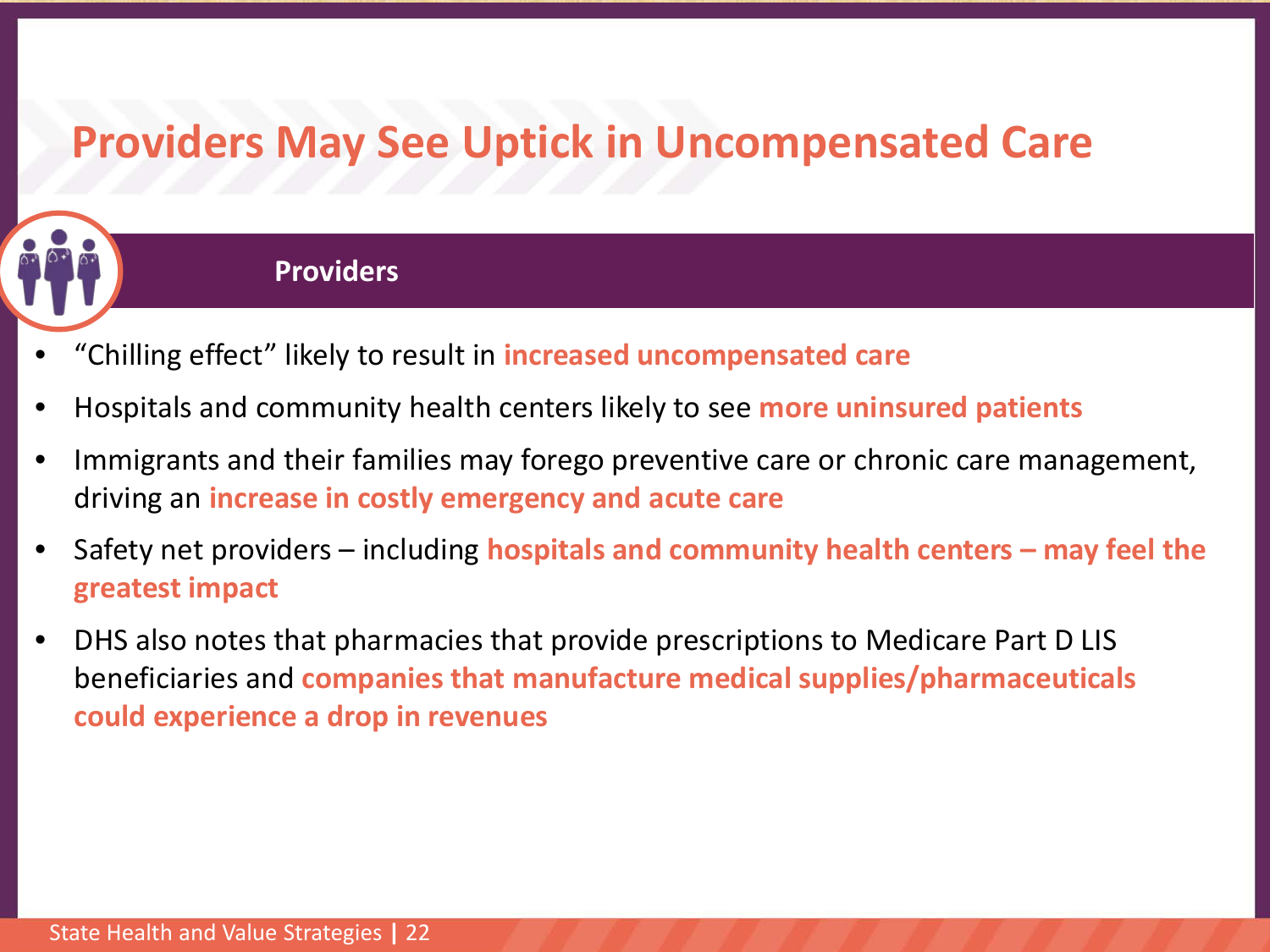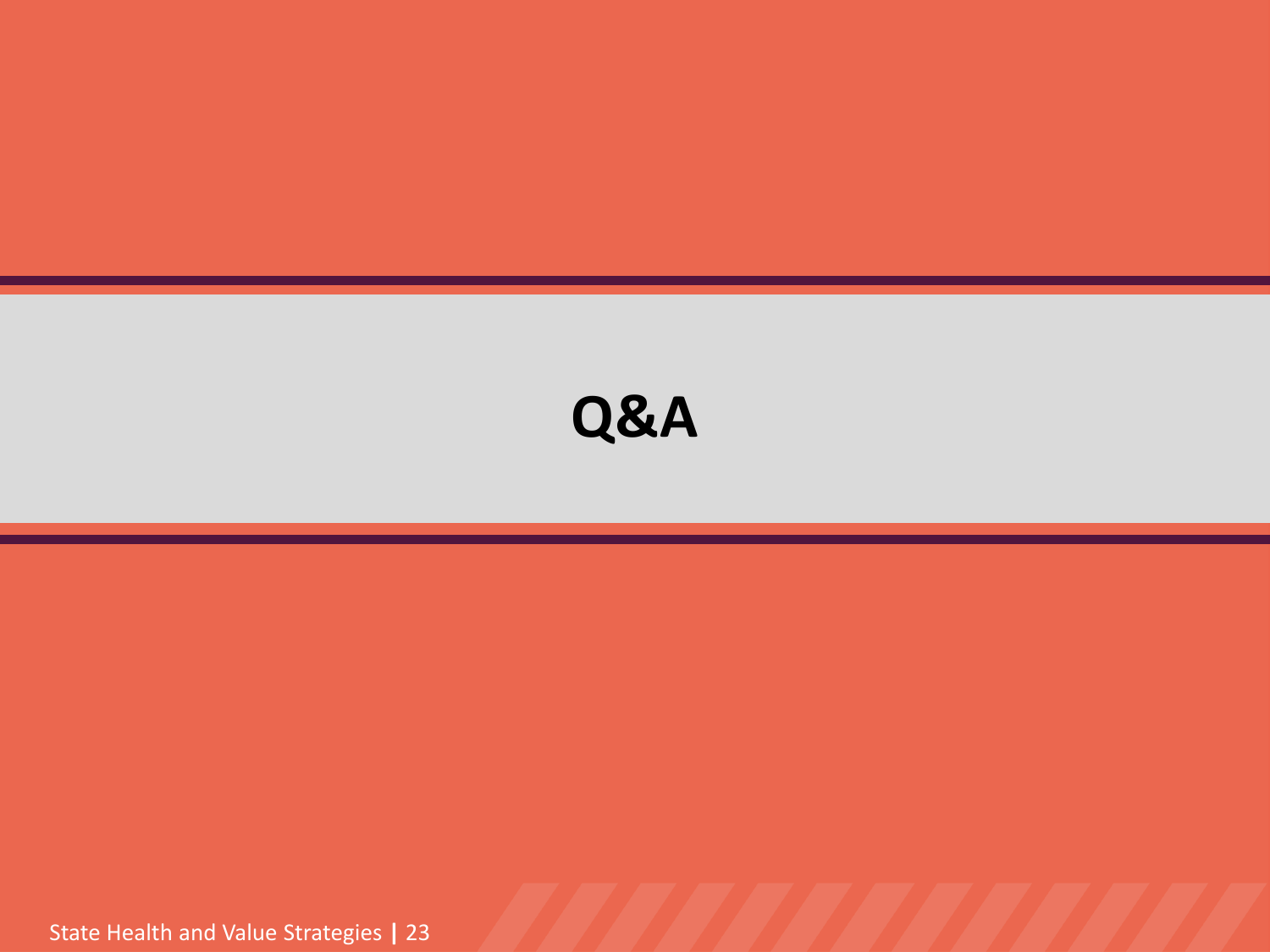#### **Thank You**

**Deborah Bachrach** Partner, Manatt Health [dbachrach@manatt.com](mailto:dbachrach@manatt.com) 212-790-4594

#### **Alice Lam** Director, Manatt Health

[alam@manatt.com](mailto:alam@manatt.com) 212-790-4583

#### **Patricia Boozang**

Senior Managing Director, Manatt Health [pboozang@manatt.com](mailto:pboozang@manatt.com) 212-790-4523

**Allison Orris** Counsel, Manatt Health [aorris@manatt.com](mailto:aorris@manatt.com) 202-585-6561

#### **Dan Meuse**

Deputy Director, State Health and Value Strategies [dmeuse@princeton.edu](mailto:dmeuse@princeton.edu) 609-258-7389 [www.shvs.org](http://www.shvs.org/)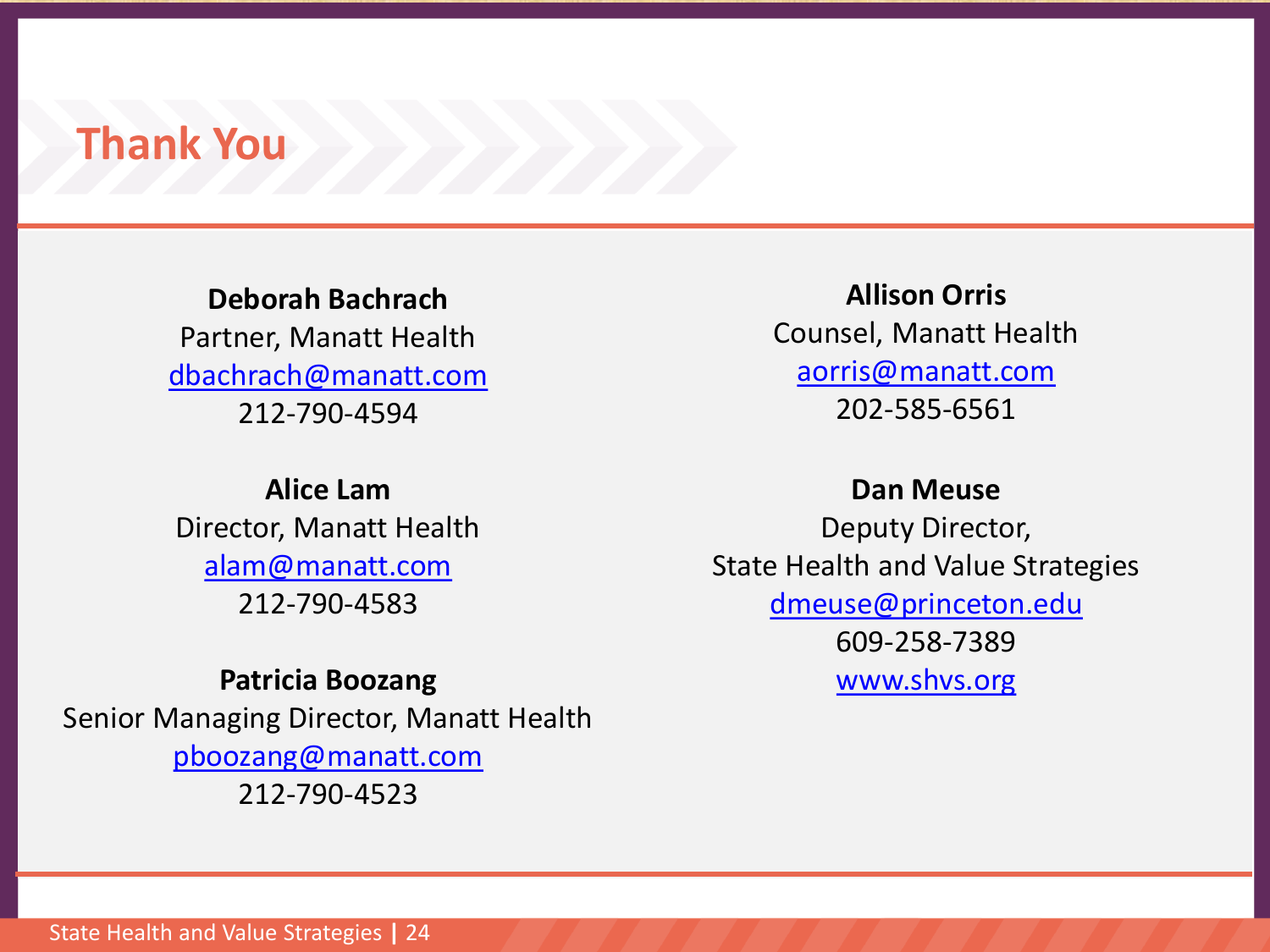## **Appendix**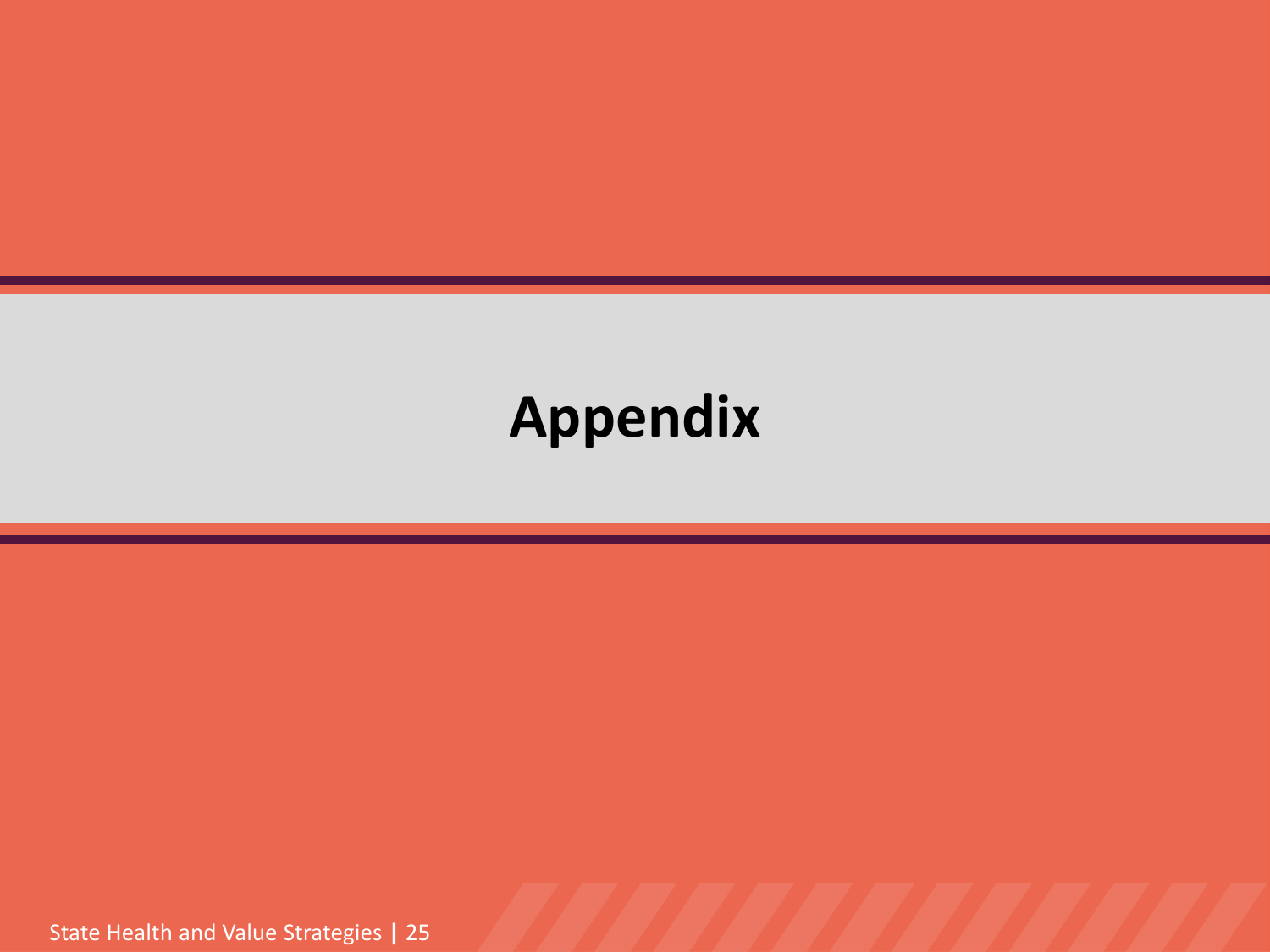## **Considerations in Public Charge Determination**

| Factor                                                | <b>Standards/Considerations</b>                                                                                                                                                                                                                                                                                                                                                                                                                                                                                                                                                                                                                                                               |
|-------------------------------------------------------|-----------------------------------------------------------------------------------------------------------------------------------------------------------------------------------------------------------------------------------------------------------------------------------------------------------------------------------------------------------------------------------------------------------------------------------------------------------------------------------------------------------------------------------------------------------------------------------------------------------------------------------------------------------------------------------------------|
| Age                                                   | • Whether the immigrant is between 18 and the minimum early retirement age (i.e., between 18 and 61)<br>• Whether age otherwise makes immigrant more/less likely to become a public charge such as by impacting<br>ability to work                                                                                                                                                                                                                                                                                                                                                                                                                                                            |
| <b>Health</b>                                         | • Whether health makes the immigrant more/less likely to become a public charge<br>• Whether diagnosed with condition that is likely to require extensive medical treatment or institutionalization<br>• Whether diagnosed health condition will interfere with ability to provide and care for himself, to attend school,<br>or to work                                                                                                                                                                                                                                                                                                                                                      |
| Family<br><b>Status</b>                               | • Household size<br>• Whether household size makes person more/less likely to become a public charge                                                                                                                                                                                                                                                                                                                                                                                                                                                                                                                                                                                          |
| Assets,<br>Resources,<br>& Financial<br><b>Status</b> | • Whether household income is at least 125% of the FPL (based on household size)<br>• If income is less than 125% of the FPL, whether total value of household assets and resources is at least 5<br>times the difference between household gross income and poverty level for the household size involved<br>• Whether immigrant has sufficient household assets and resources to cover any reasonably foreseeable medical<br>costs related to a medical condition that is likely to require extensive medical treatment, institutionalization, or<br>interfere with ability to provide care, attend school, or work<br>• Any financial liabilities<br>• Any past receipt of public benefits |
| <b>Education</b><br>& Skills                          | • Adequate education and skills to obtain or maintain sufficient employment (if authorized for employment) to<br>avoid becoming a public charge                                                                                                                                                                                                                                                                                                                                                                                                                                                                                                                                               |